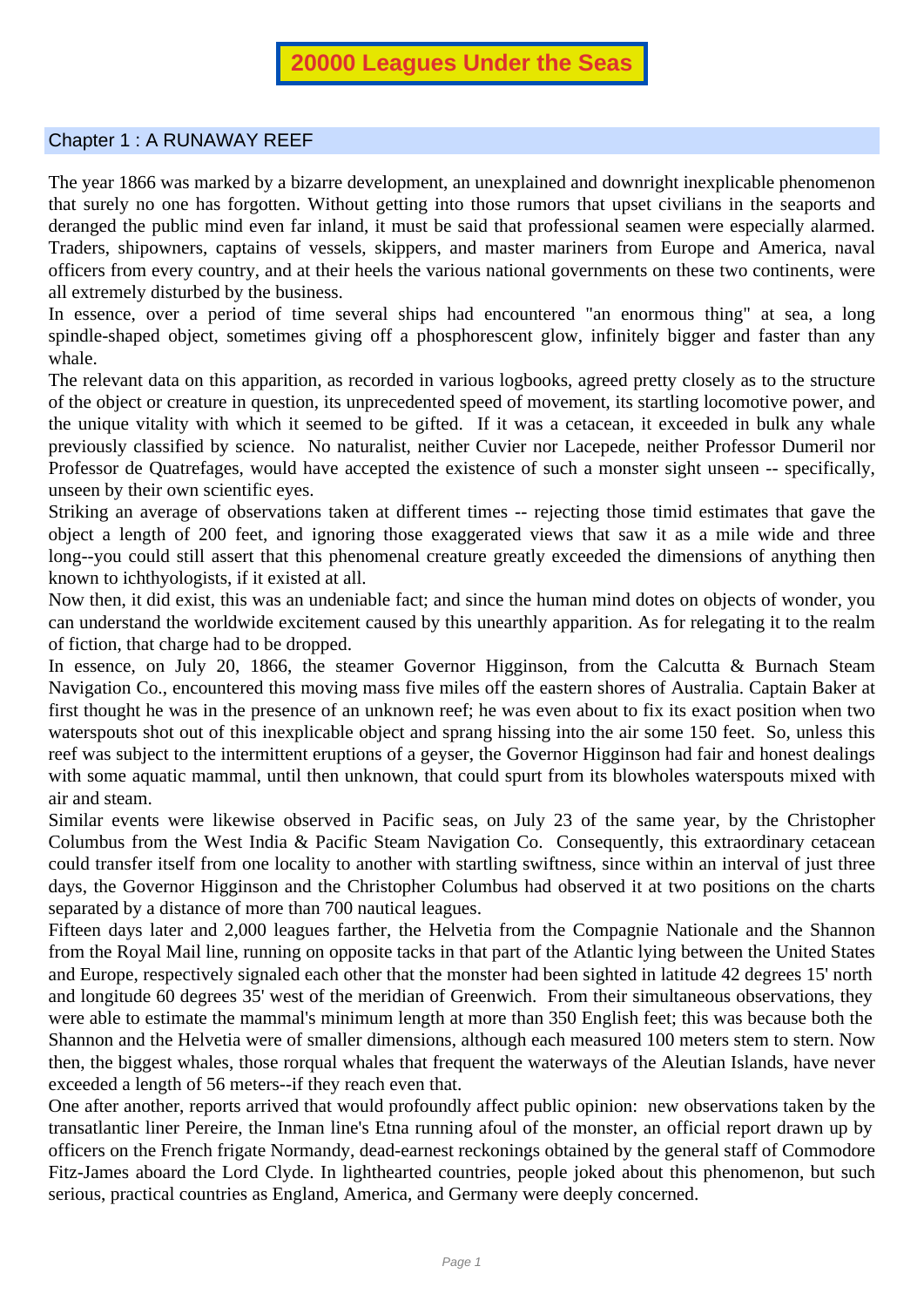In every big city the monster was the latest rage; they sang about it in the coffee houses, they ridiculed it in the newspapers, they dramatized it in the theaters. The tabloids found it a fine opportunity for hatching all sorts of hoaxes. In those newspapers short of copy, you saw the reappearance of every gigantic imaginary creature, from "Moby Dick," that dreadful white whale from the High Arctic regions, to the stupendous kraken whose tentacles could entwine a 500-ton craft and drag it into the ocean depths. They even reprinted reports from ancient times: the views of Aristotle and Pliny accepting the existence of such monsters, then the Norwegian stories of Bishop Pontoppidan, the narratives of Paul Egede, and finally the reports of Captain Harrington - whose good faith is above suspicion--in which he claims he saw, while aboard the Castilian in 1857, one of those enormous serpents that, until then, had frequented only the seas of France's old extremist newspaper, The Constitutionalist.

*(end of excerpt)*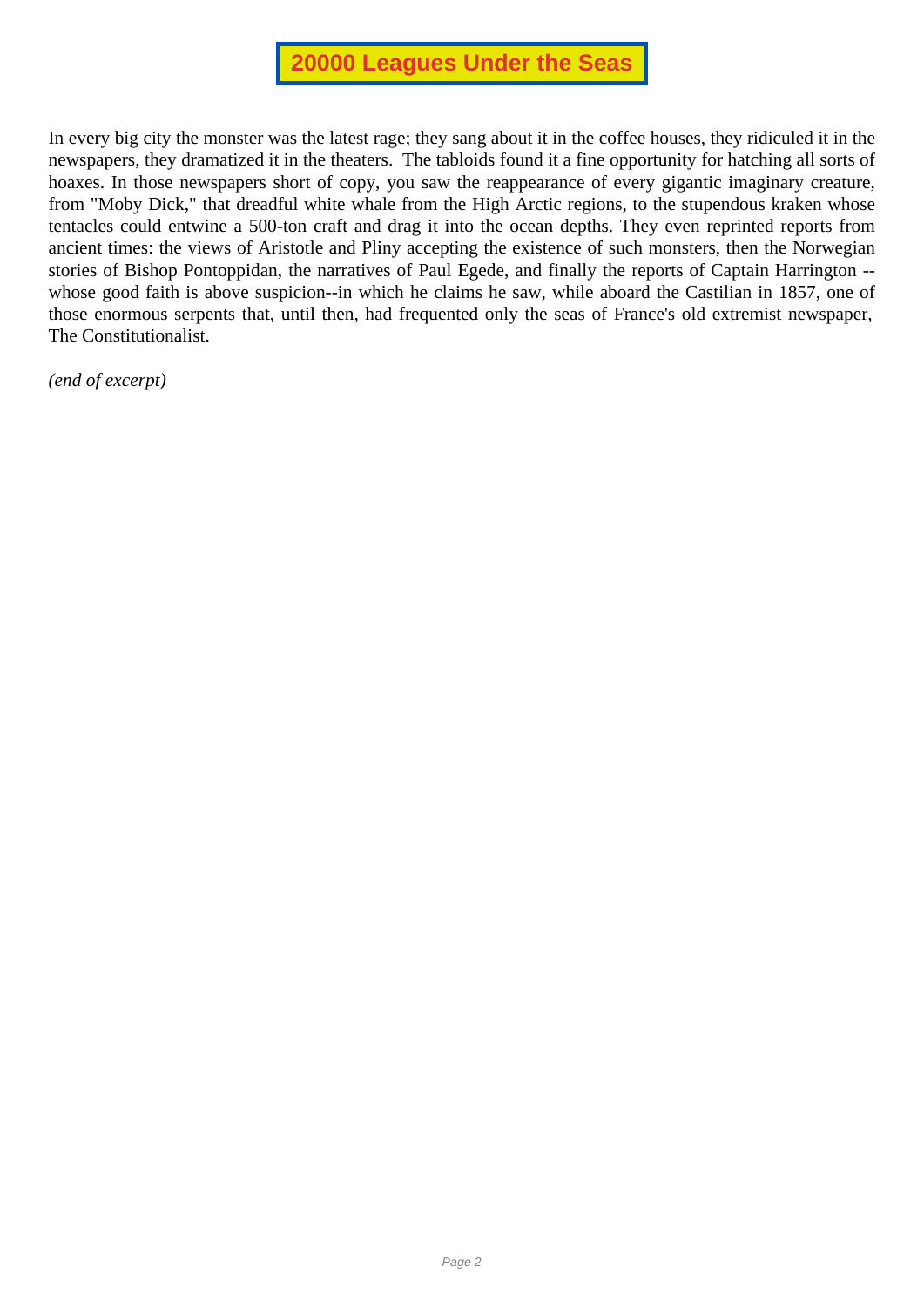## Chapter 2 : THE PROS AND CONS

During the period in which these developments were occurring, I had returned from a scientific undertaking organized to explore the Nebraska badlands in the United States. In my capacity as Assistant Professor at the Paris Museum of Natural History, I had been attached to this expedition by the French government. After spending six months in Nebraska, I arrived in New York laden with valuable collections near the end of March. My departure for France was set for early May. In the meantime, then, I was busy classifying my mineralogical, botanical, and zoological treasures when that incident took place with the Scotia.

I was perfectly abreast of this question, which was the big news of the day, and how could I not have been? I had read and reread every American and European newspaper without being any farther along. This mystery puzzled me. Finding it impossible to form any views, I drifted from one extreme to the other. Something was out there, that much was certain, and any doubting Thomas was invited to place his finger on the Scotia's wound.

When I arrived in New York, the question was at the boiling point. The hypothesis of a drifting islet or an elusive reef, put forward by people not quite in their right minds, was completely eliminated. And indeed, unless this reef had an engine in its belly, how could it move about with such prodigious speed?

Also discredited was the idea of a floating hull or some other enormous wreckage, and again because of this speed of movement.

So only two possible solutions to the question were left, creating two very distinct groups of supporters: on one side, those favoring a monster of colossal strength; on the other, those favoring an "underwater boat" of tremendous motor power.

Now then, although the latter hypothesis was completely admissible, it couldn't stand up to inquiries conducted in both the New World and the Old. That a private individual had such a mechanism at his disposal was less than probable. Where and when had he built it, and how could he have built it in secret?

Only some government could own such an engine of destruction, and in these disaster-filled times, when men tax their ingenuity to build increasingly powerful aggressive weapons, it was possible that, unknown to the rest of the world, some nation could have been testing such a fearsome machine. The Chassepot rifle led to the torpedo, and the torpedo has led to this underwater battering ram, which in turn will lead to the world putting its foot down. At least I hope it will.

But this hypothesis of a war machine collapsed in the face of formal denials from the various governments. Since the public interest was at stake and transoceanic travel was suffering, the sincerity of these governments could not be doubted. Besides, how could the assembly of this underwater boat have escaped public notice? Keeping a secret under such circumstances would be difficult enough for an individual, and certainly impossible for a nation whose every move is under constant surveillance by rival powers.

So, after inquiries conducted in England, France, Russia, Prussia, Spain, Italy, America, and even Turkey, the hypothesis of an underwater Monitor was ultimately rejected.

After I arrived in New York, several people did me the honor of consulting me on the phenomenon in question. In France I had published a two-volume work, in quarto, entitled The Mysteries of the Great Ocean Depths. Well received in scholarly circles, this book had established me as a specialist in this pretty obscure field of natural history. My views were in demand. As long as I could deny the reality of the business, I confined myself to a flat "no comment." But soon, pinned to the wall, I had to explain myself straight out. And in this vein, "the honorable Pierre Aronnax, Professor at the Paris Museum," was summoned by The New York Herald to formulate his views no matter what.

I complied. Since I could no longer hold my tongue, I let it wag. I discussed the question in its every aspect, both political and scientific, and this is an excerpt from the well-padded article I published in the issue of April 30.

"Therefore," I wrote, "after examining these different hypotheses one by one, we are forced, every other supposition having been refuted, to accept the existence of an extremely powerful marine animal.